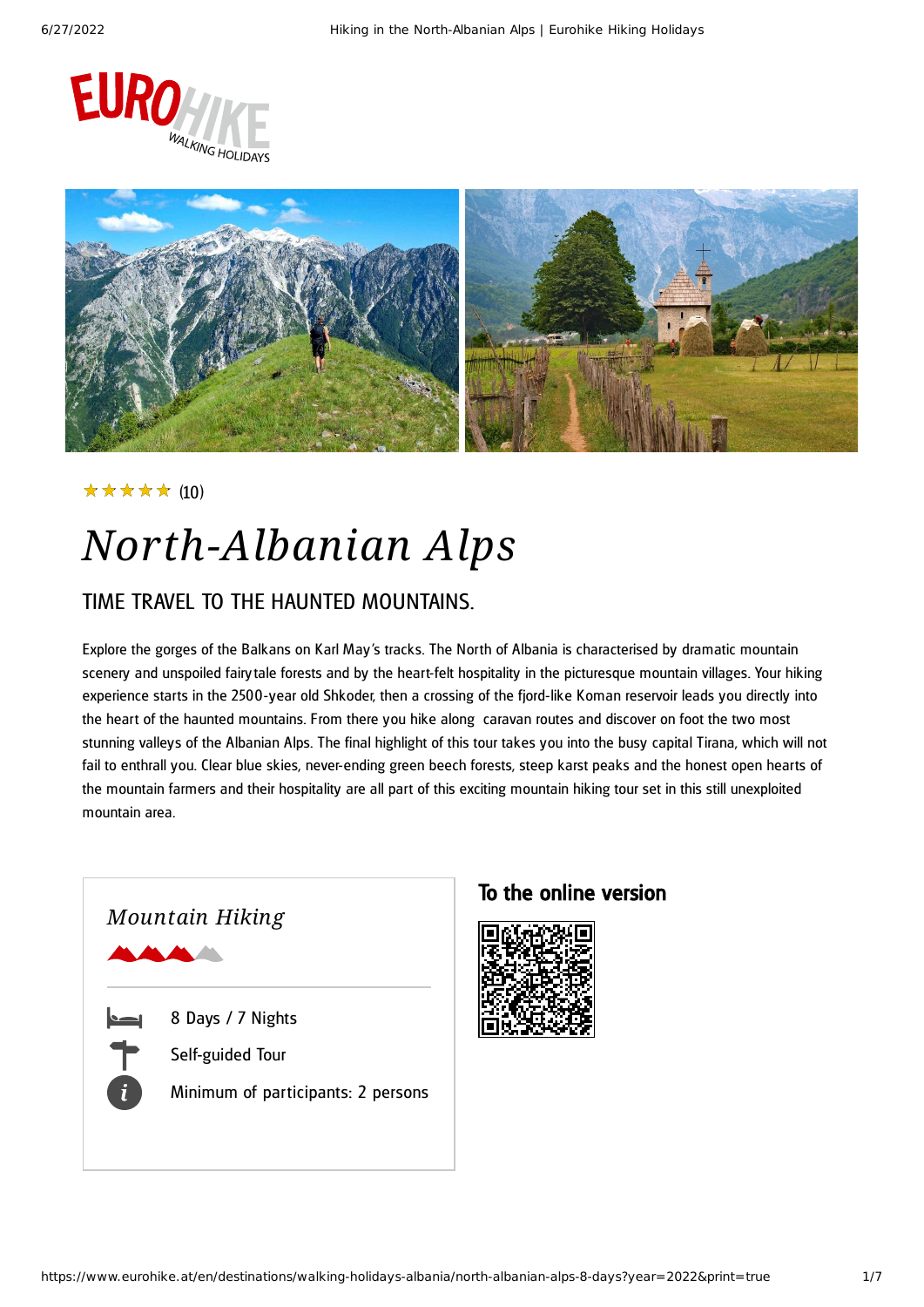DAY 1

DAY  $\overline{\phantom{a}}$ 

## *Itinerary*

### *Arrival in [Shkoder](#page-1-0)*

<span id="page-1-0"></span>Shkoder embodies the long and volatile history of a country situated at the border of two major cultural environments. The castle Rozafa steeped in legend, was built by the Illyrians, from there you can enjoy maginficent panoramic views across the biggest lake of the Balkans and the foothills of the Albanian Alps. Experience the mediterranean flair in the busy pedestrian area of North Albania's capital and sample delicacies of the local cuisine.

### *Shkoder – [Valbona/Rragam](#page-1-1)*

<span id="page-1-1"></span>Transfer through the gorges 'Drinschluchten' to the ferry dock in Koman in the early morning. You get attuned to your hike ahead during the boat ride lasting several hours. The route through the Valbona valley leads you to your comfortable accommodation for the next two nights, through beautiful beech forests and along a crystal clear river with several opportunities for a swim.

 $\mathcal{O}$ 

approx. 3.5 hours  $\lim_{m \to \infty}$  7 km  $\infty$  250 m  $\infty$  0 m



DAY 4

### *[Round](#page-1-2) trip to the Rama hut*

<span id="page-1-2"></span>Today's route gives you a lovely overview of the entire valley. You walk along mule tracks across colorful meadows up to an idyllic alpine pasture located high above the valley. Marvel at the majestic peaks and their sheer beauty. During the optional extension of the tour you reach the Montenegrin border and on the way back you stop off at some mountain farms.





<span id="page-1-3"></span>Short transfer to the village of Rragam, the starting point of today's hike, where everything is moved onto a packhorse. Then you ascend through open woodland to the Valbona pass, the only connecting route between the two villages. At the ridge you can enjoy panoramic views across both valleys, and on the way back you descend through ancient beech forests in the shade down into the valley, right in the center of the Alps.

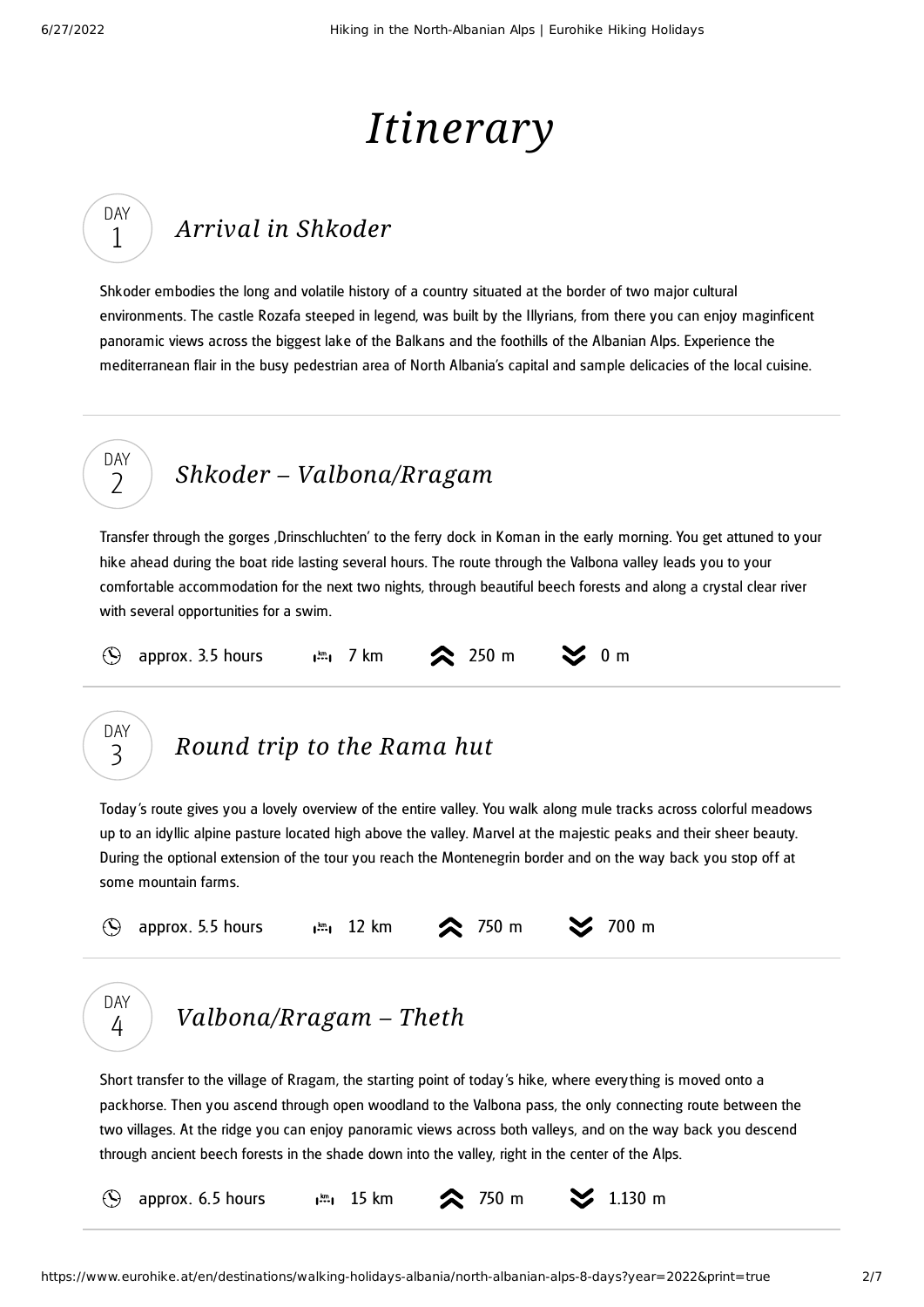<span id="page-2-0"></span>DAY

<span id="page-2-2"></span><span id="page-2-1"></span>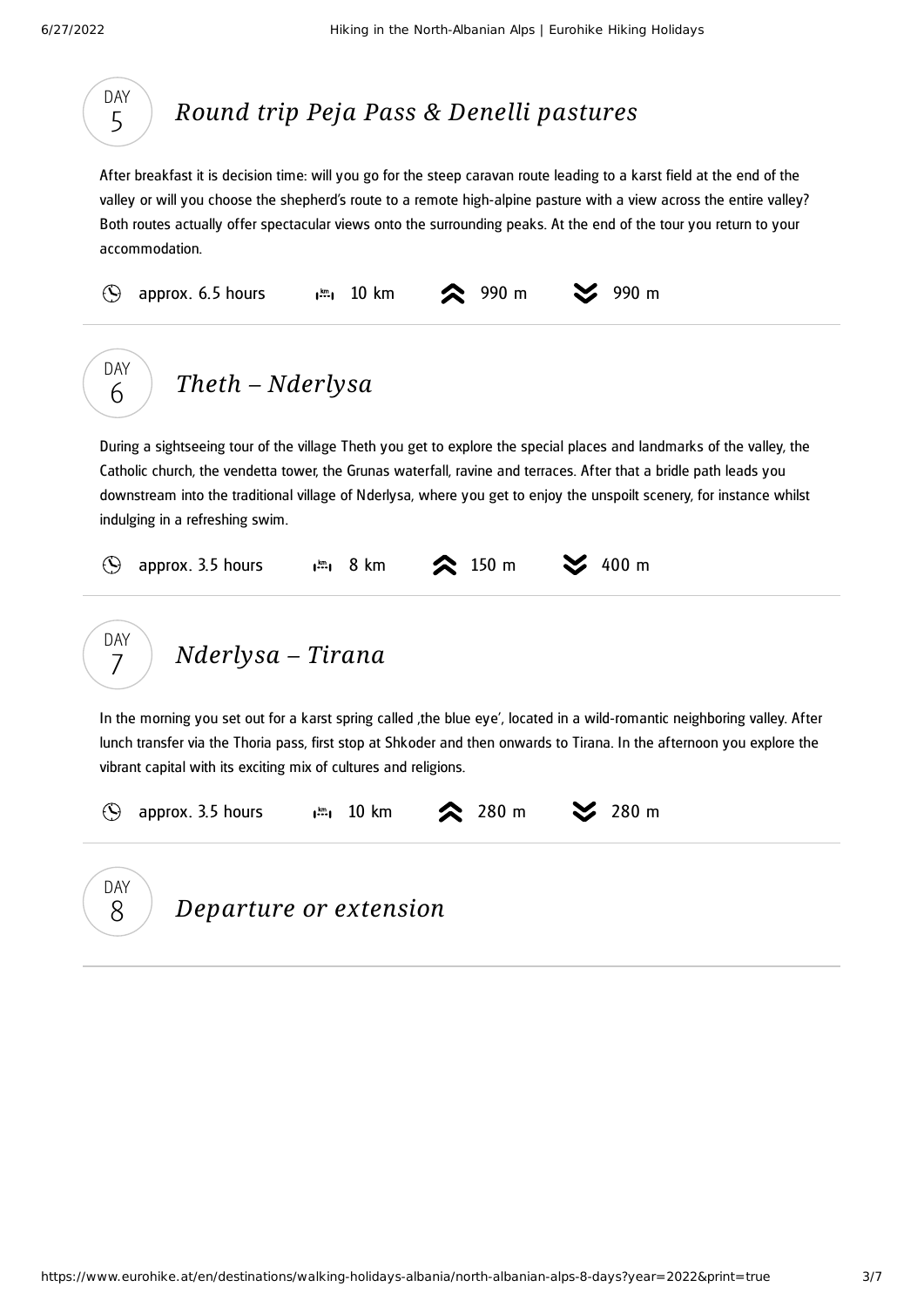# *Characteristics of the route*

Due to the walking times, the terrain and the condition of the paths a good basic fitness level and some experience in mountain hiking is required. Walking times vary daily, and range between 3.5 to 6.5 hours maximum per day. Enjoy the fantastic views onto the mountain world and the crystal clear waters amidst nearly unspoiled and wild nature and scenery.

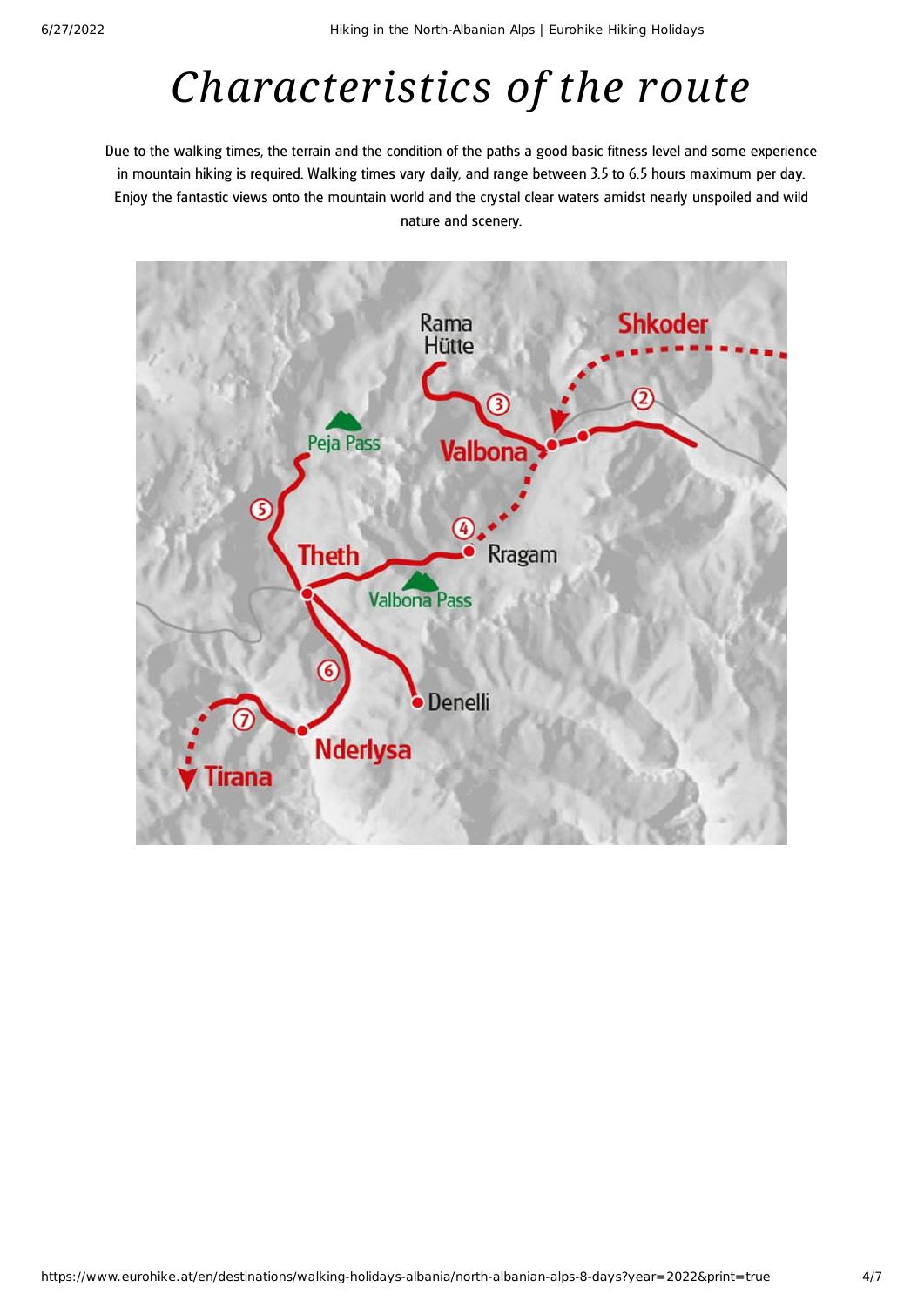## *Prices and events*

### *Place of arrival: Shkoder*

Season 1 01.06.2022 - 08.10.2022 | Arrival daily

| North-Albanian Alps, 8 days, AL-ALWTI-08X |        |
|-------------------------------------------|--------|
| Base price                                | 699.00 |
| Surcharge solo traveler                   | 385.00 |
| Surcharge single room                     | 49.00  |

Category: 2x mid-range hotels, 5x simple & cozy inns

\*Single room is only possible on the 1st and 7th day

# *Additional nights*

### *Place of arrival: Shkoder*

| Season 1<br>Jun 1, 2022 - Oct 8, 2022  <br>Arrival daily |
|----------------------------------------------------------|
|                                                          |
| 39.00                                                    |
| 19.00                                                    |
|                                                          |
| 29.00                                                    |
| 19.00                                                    |
|                                                          |

Prices per person in EUR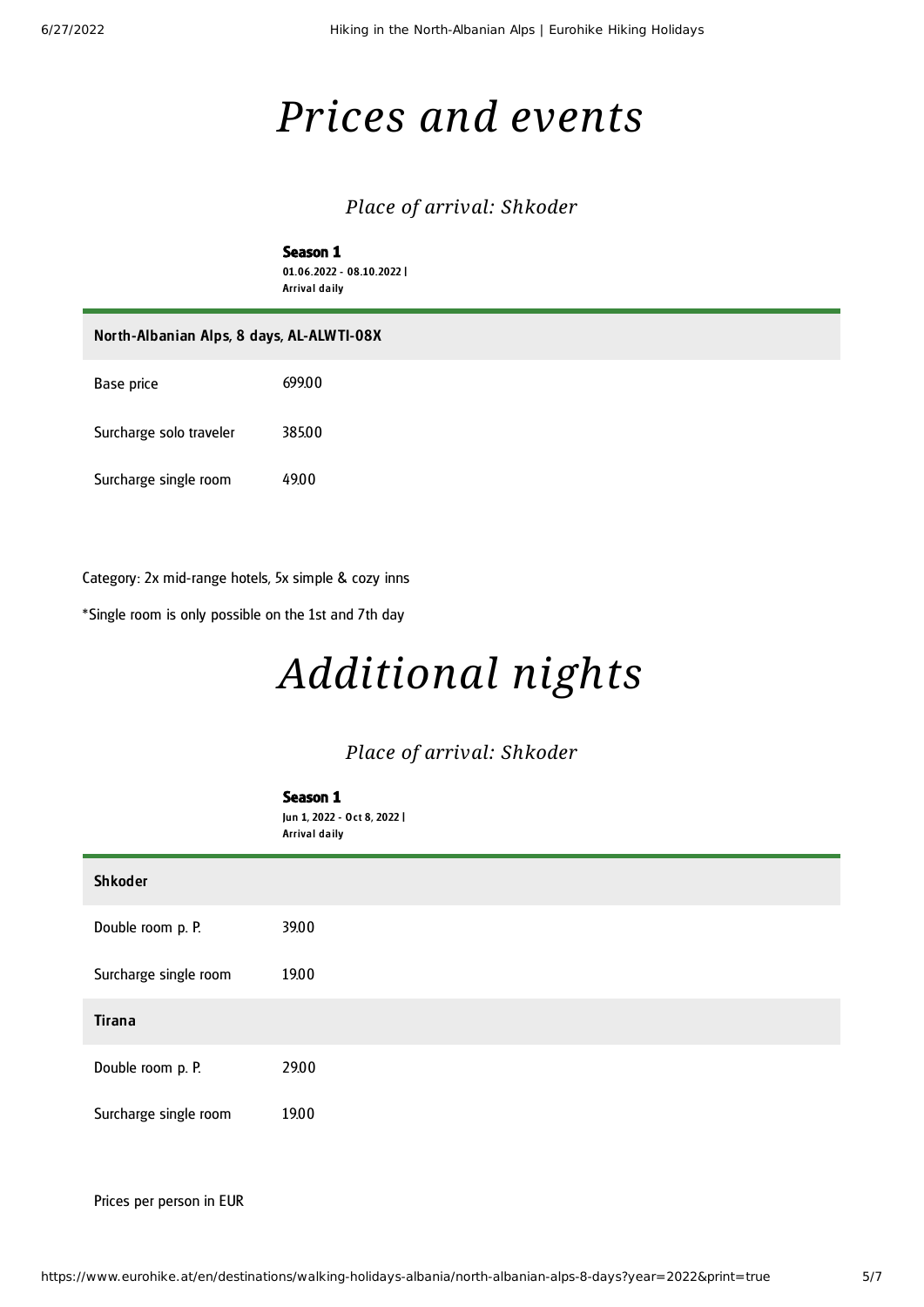## *Services and infos*

### Services

#### Included:

- Accomodation as already mentioned
- Breakfast
- 5 evening meal (not in Shkoder and Tirana)  $\bullet$
- 6 lunch packages
- Luggage transfer
- Transfers according to program  $\bullet$
- Transfer from/to airport Tirana
- Carefully elaborated route description
- Detailed travel documents 1x per room (German,  $\blacksquare$ English)
- GPS-data available
- Service hotline

### Infos

#### Arrival / Departure:

- Tirana airport. Organized transfer from/to the  $\bullet$ airport Tirana included.
- If you have a valid Schengen visa or a residence permit in a Schengen state, you do not need a visa to stay in Albania. Otherwise, please contact the nearest embassy.

#### Optional:

Arrival/departure transfer from Podgorica on  $\bullet$ request only.

#### Things to note:

- $\bullet$ Tourist tax, if due, is not included in the price
- Further important information according to the  $\bullet$ package travel law can be found [here](https://www.eurohike.at/en/travel-information/before-the-tour/pci)!